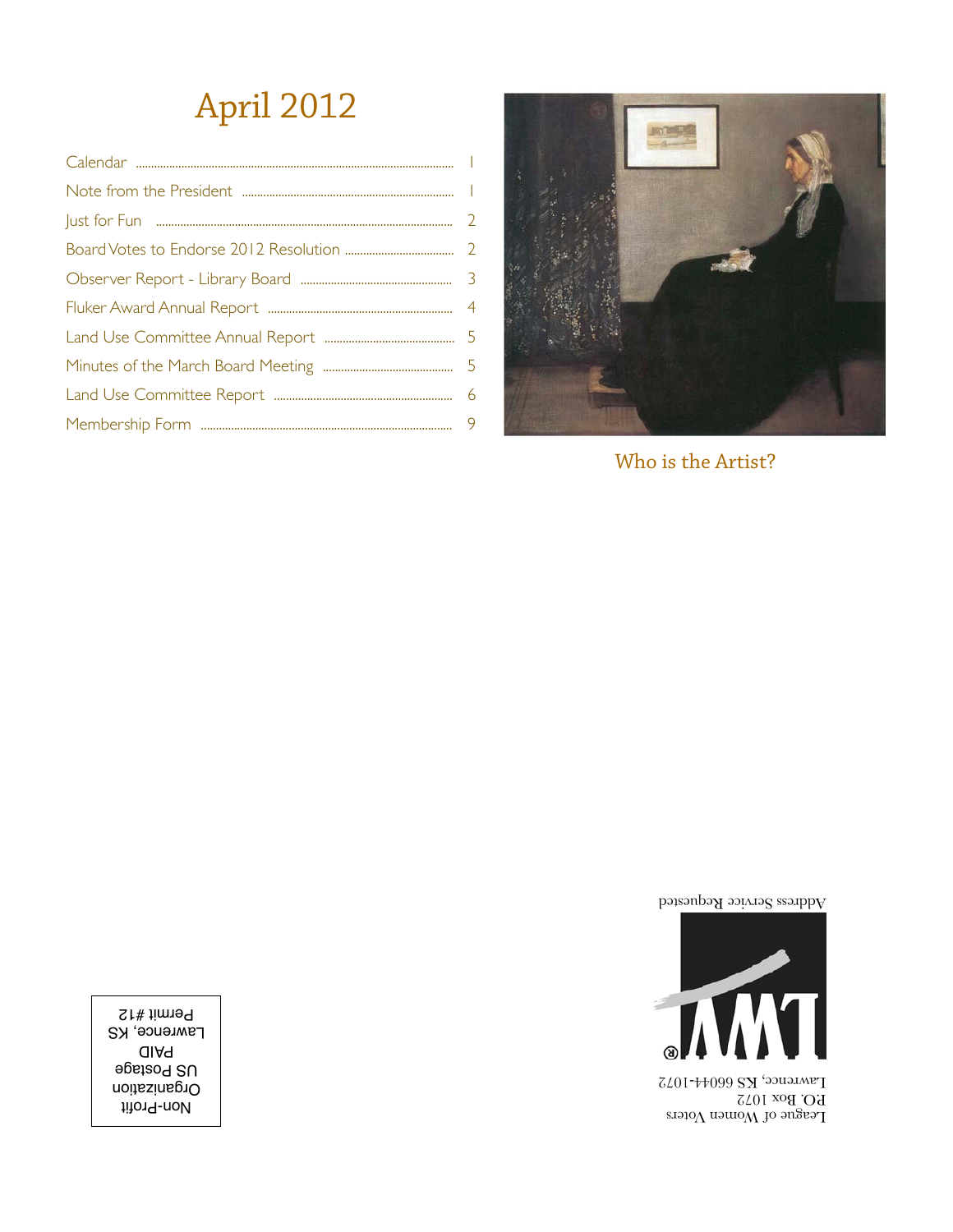# **The VOTER**

#### Bulletin of the LWV of Lawrence-Douglas County, KS

The League of Women Voters is a non-partisan political organization encouraging the informed and active participation of citizens in government and influencing public policy through education and advocacy.



| Saturday,<br>April 21st          | 11:30 AM                    | LWV-L/DC Annual Meeting, Smith Center, Brandon Woods, 4730 Brandon Woods<br>Terrace.                                   |
|----------------------------------|-----------------------------|------------------------------------------------------------------------------------------------------------------------|
| Saturday,<br>April 21st          | 7:00 PM                     | Land Use Committee Meeting. Community Mercantile Meeting Room, 901 Iowa<br>St.                                         |
| April 27th &<br>28 <sub>th</sub> |                             | LWVK State Council, Salina Ramada Inn and Convention Center, Salina, KS. More<br>details at www.lwvk.org/calendar.html |
| Saturday,<br>May 5th             | $10:00 AM -$<br><b>Noon</b> | Privatization Study - Consensus Meeting. First United Methodist Church, 946 Ver-<br>mont.                              |
| Thursday,<br>May 10th            | 7:00 PM                     | LWVL-DC Board Meeting. First United Methodist Church, 946 Vermont St. All<br>League members are invited to attend.     |
| Saturday,<br>May 12th            | 9:00 PM                     | <b>VOTER Submission Deadline.</b> Please send all submissions to lightwatcher@gmail.<br>com                            |
| $ une 8 - 12th$                  |                             | LWV-US National Convention, Washington D.C. Register online.                                                           |

## A Note from President Kay Hale

As my term as your president is coming to an end. It is with a sense of fulfillment and gratitude that I look back on the year.

There were no elections, no candidate forums no voter guides to prepare this year. However, we have had unusual issues, such as the threatened closure of the Lawrence SRS Office, redistricting, and proposals to change the state tax structure.

I want to recognize the Board of Directors for making the organization work efficiently. The treasurer, Marjorie Cole kept accurate financial records. She also processed membership renewal forms and managed the membership data base as well. I am grateful to Marjorie for managing these two interrelated functions and for advising me through out the year.

The secretary Caleb Morse faithfully recorded accurate and timely minutes. He also briefly served as Voter Service Chair. During that time he prepared a brochure on "Voting in Lawrence and Douglas County for 2011-2012, with notes on the anticipated changes in 2013." President Elect, Carrie Lindsey, headed up the new Membership Leadership Development (MLD) Team. MLD is a new program to strengthen the League offered through LWV-US. Carrie planned and implemented a very successful informational meeting about the League. I appreciate Car-*April 2012, page 1 Guess the Artist Issue*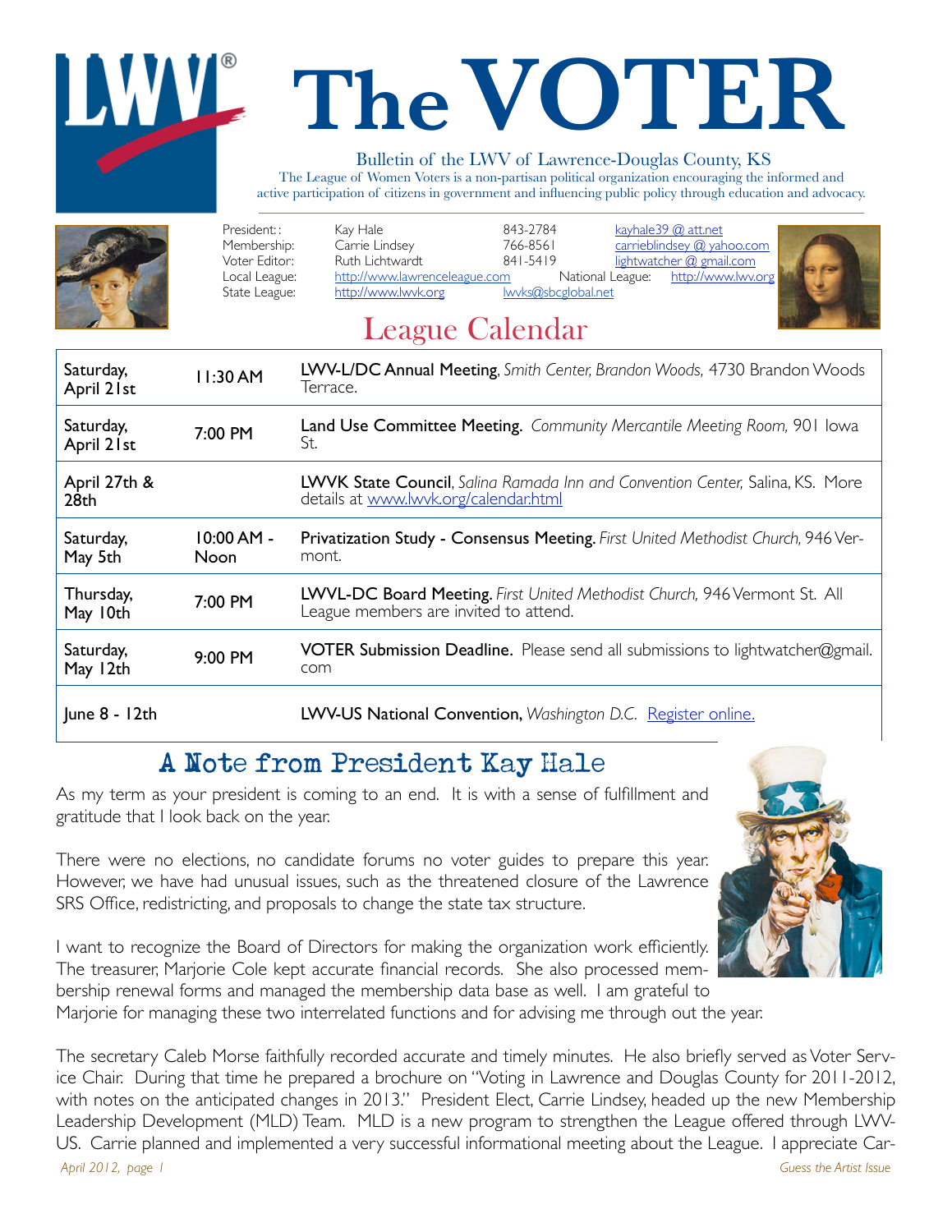

rie's great ideas and computer skills. Bonnie Dunham served on the MLD team along with Carrie. Bonnie revived the Brown Bag Lunches as a way to engage members! Bonnie also prepared several news releases that actually were published. I am grateful to Bonnie for using her writing skills to bring visibility to the League. .

Vice President, Milton Scott headed up the Communications Committee during the transition of our website to a new format - League Easy Web. Chris Lempa, served as the web administrator responsible making the transition and Caleb now fills that role. The website has been greatly enhanced as a result of their efforts.

David Burress chaired the LWV-US Education Study and facilitated member consensus on the study questions. Carol Jacobson serves as a co-chair of the LWVK Study, "Kan-

sas Taxes: Who Pays?" She planned a local public forum on the Governor's Proposed Tax Plan. Melinda Henderson took over as Voter Services Chair and she has developed plans to register young voters. Bob and Lee Ann Duver set up for meetings and were on hand to greet participants. James Dunn serves on the LWVK Board and he keeps us informed of activities at the State League

There are so many people we need to thank! Month after month, Ruth Lichtwardt tirelessly edits the VOTER. Sharon Brown does labeling and emailing. Betty Lichtwardt and Alan Black lead the Land Use Committee. This year the committee analyzed city planning and environmental issues and made recommendations to the City Planning Commission, which were conveyed in 31 letters. How can we fully say thank you to these dedicated League members?

In closing I want to thank my husband Gary for supporting my tenure as president of the League. He has been my sounding board, proof reader and trusted assistant.

I am pleased to have served as your president this year. Members have rallied to achieved the objectives we established for ourselves. It's been fun stressful, challenging and fulfilling.

I encourage League members to get behind the new officers that will be elected on April 21st and gear up for the elections of 2012.



Name the Artist. Give yourself bonus points if you can also name the painting. Answers in the March VOTER.

## Board Votes to Endorse 2012 Convention Resolution

The Board of Directors voted to endorse a resolution submitted to the 2012 LWV-US Convention by the Leagues of Concord-Carlisle, Amherst, and Sudbury, Massachusetts. This resolution reaffirms the LWVUS commitment to combat undue influence in the financing of elections and urges the League to advocate vigorously for measures to reverse the Citizens United Supreme Court ruling which grants to corporations, unions, and other legislatively determined entities the individual rights guaranteed to natural persons of this country by the Constitution. The Resolution is shown here:

#### Resolution to 2012 LWVUS Convention Whereas the LWVUS position on Campaign Finance

states: The method of financing political campaigns should ensure the public's right to know, combat corruption and undue influence, enable candidates to compete more equitably for public office and allow maximum citizen participation in the political process;



*April 2012, page 2 Guess the Artist Issue*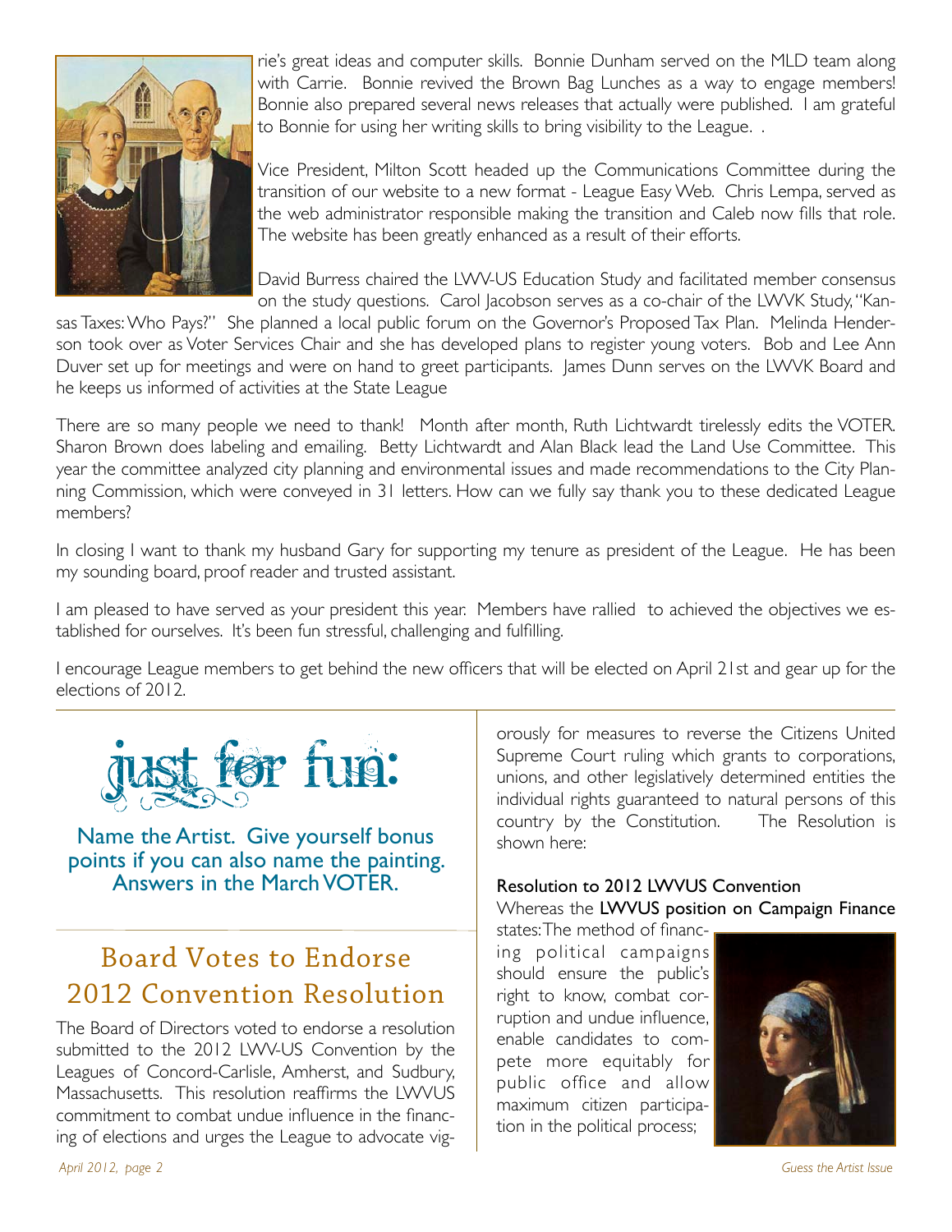

 Whereas the LWVUS position on Individual Liberties states: The League of Women Voters of the United States believes in the individual liberties guaranteed by the Constitution of the United States. The League is convinced that individual rights now protected by the Constitution

should not be weakened or abridged;

Whereas the United States Supreme Court's ruling in Citizens United v. Federal Elections Commission overturned longstanding precedent prohibiting corporations from spending their general treasury funds in our elections;

Whereas the United States Supreme Court's ruling in Citizens United v. Federal Elections Commission has unleashed a torrent of corporate money in our political process unmatched by any campaign expenditure totals in United States history;

Therefore, be it resolved we, the representatives of local and state Leagues assembled at the 2012 LWVUS Convention, call upon the LWVUS Board to advocate strongly for all measures – including but not limited to a constitutional amendment- which

- affirm that free speech rights belong to natural persons, not corporations or other nonperson entities;
- allow Congress and the States to set limits on campaign contributions and expenditures;
- ensure that elections are determined by the votes of natural persons.

## Lawrence Public Library Board of Trustees Meeting

### March 15, 2012, 4:35 p.m.

Board Members Present: Joan Golden, Deborah Thompson, Chris Burger, Terry Leibold, Ursula Minor, and David Vance, new board member. Absent: Fran Devlin Library Staff Present: Mike Wildgen, Kim Fletcher, Amanda McConnell Friends of the Library Present: Susan Craig



Foundation Director's Report: About 655 tickets were sold for the Susan Stamberg event and net revenue after expenses was \$14,424. The Capital Campaign net total was at \$1,104,000. The Caddystacks golf event will be held on April 28th and 29th for families during regular library hours. The VIP adult golf party begins at 7:30 pm on Saturday and will be attended by "The Lawrence Masters" and new Library Director Brad Allen.

The 2012 "Weave A Tale" Workshop is scheduled for Thursday, April 19th in the library auditorium. This

annual event is made possible through the Library Foundation's Joyce Steiner Memorial Fund. This year's featured storyteller is Donna Washington. Her website is dlwstoryteller.com.



#### Grant Update:

- A \$6,000 grant from The Douglas County Community Foundation to fund a laptop pilot project at the library.
- A \$1,000 grant from CH2M Hill, a national engineering firm with a Lawrence office, to bring the Fractal Foundation of Albuquerque, New Mexico to Lawrence this July. They will present two wonderfully entertaining shows on math and fractals as part of the summer reading program.
- A \$500 grant from Westar Energy to help fund children's performances for the summer reading program.

Friends Report: Susan Craig shared that the Friends is celebrating their 40th Anniversary. New Friends of the Library Executive Board members are: Julie Trowbridge-Allford of the Raven, Bill Carswell, and

> Ron Schorr. Elected officers include Susan Craig as President, Mary Burchill as Vice President, and Ron Schorr as Treasurer. The next book sale will be in April and the fall sale has been moved up to the 3rd weekend in September.

Review Memo on Construction Manager (CM) Contract: Groundbreaking for the new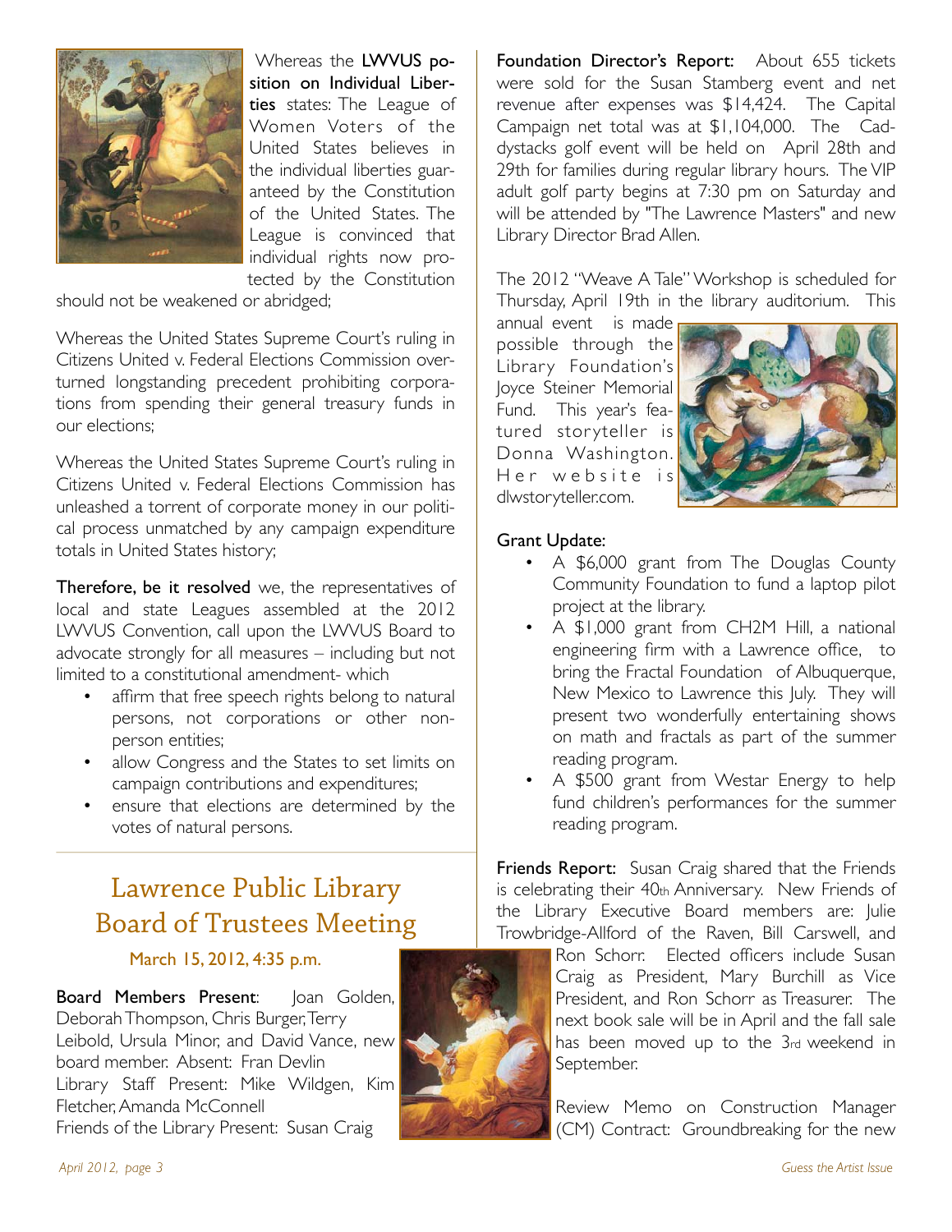library will be sometime in the fall. Upon approval at the City Commission meeting on March 27th, the CM can start working with the architect in deciding how packages are broken down for bid.

New Library Director: Brad Allen will start as the new director on May 1. An offer has been negotiated which includes help

with moving expenses and granting some vacation days during the move. A motion to pass the offer was unanimously approved. Mike has agreed to stay at the library until Brad gets here.

Budget Committee: Joan and Fran will serve on the budgeting committee again. Mike will work with the staff on the budget before Brad arrives. The budget information needs to be compiled by April or May, and any requests about additional operating expenses are due by July. *- Elinor Tourtellot, observer*

## Helen Fluker Award Annual Report

The Helen Fluker Open and Accessible Government Award Committee Report, 2011-2012

Members: Marjorie Cole, Audrey Kamb-Studdard, Marguerite Lohrenz, and Janet Roth, Chair.

The committee met on August 17 to divide responsibilities and determine the date, place, schedule, and assignments for the selection of the award. The deadline for nominations was set for February 15, 2012, with the award luncheon to be on March 3, 2012, at the Smith Center of Brandon Woods at 11:30 a.m. Reservation for the Smith Center was made with Madeleine Klusman (mklusman@5sqc.com) from the Brandon Woods staff while Don Minter (dminter@5sqc.com) of the staff was contacted for the luncheon menu selection. Bob Fluker was notified that the luncheon would be on March 3.

 In January, the committee began seeking nominations for the Helen Fluker Award with an article in the Lawrence Journal World. A letter from President Kay Hale and the 2012 nomination form were sent to 32 community organizations on January 17. Voter articles regarding the Helen Fluker Award were prepared for Janu-



ary, February, and March. Additional reminder messages to the LWV membership were sent via the e-mail list-serv.

 The committee met for a second time on February 17 to select the recipient of the award. Scott Criqui, the Human Resources Manager for Trinity in-Home Care, nominated by Kurt Schuler with an accompanying letter of support

from Arla Jones, was chosen for the award. The Fluker Award honors a Douglas County resident who shows leadership in promoting citizen participation in government. Through Scott's efforts in Human Relations and Voter Education, Scott has been an encouraging force for all to have the opportunity to be active participants. Serving as the Chair of the Lawrence Human Relations Commission, Scott has been a leader of education efforts to inform city leaders and citizens about the discrimination faced by members of the LGBT community. As a result, the City Commission has voted to include Gender Identify as a protected class in the Lawrence Human Relations Code.

 Forty-four persons attended the Thirteenth Annual Helen Fluker Award Luncheon on March 3 at the Smith Center. Each person with the exception of the honoree and his guest paid \$14.00 for lunch. Three members of the Fluker family attended the luncheon. Bob Fluker was unfortunately not able to attend, and was missed. Expenses for the luncheon were \$564.00 (47 reservations @ \$12) to Brandon Woods for the meal and \$28.14 to Pro Print for 60 copies of the printed program. The committee members contributed the costs for postage and copies. Treasurer Marjorie Cole received the reservations. The large picture of Helen Fluker, stored by Carrie Lindsey in a storage unit, was on display at the luncheon. Audrey Kamb furnished the easel for the display. Although Marguerite Lohrenz took care of all of the reservation and luncheon ar-

> rangements with Brandon Woods, persons who are not residents of Brandon Woods may make reservations. Phone the number 838-8000 to speak to either Madeleine Klusman or Don Minter. The honoree received an engraved tray from Mark's Jewelers. Trays to be engraved annually with each recipient's name were purchased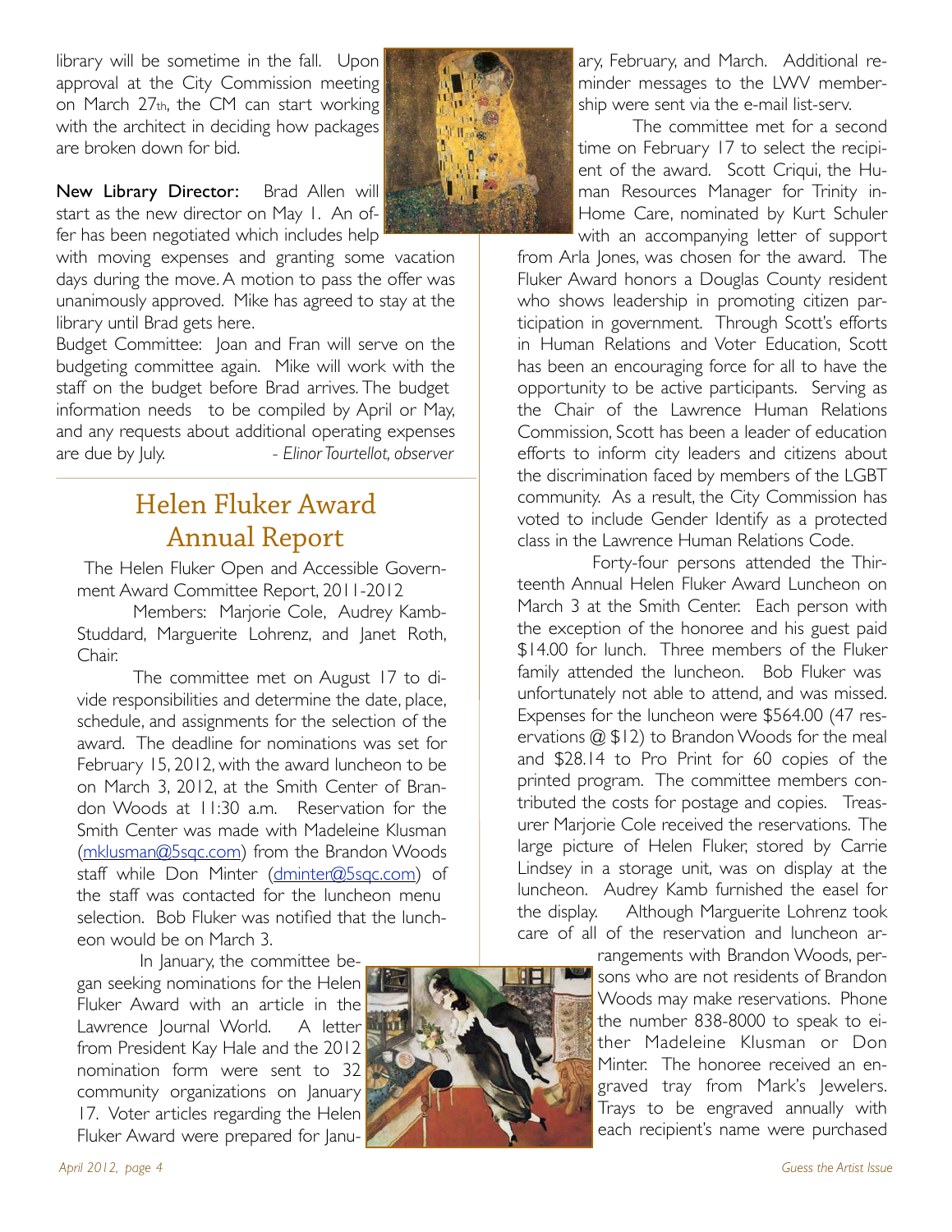by the Fluker family and are stored at Mark's. Seven trays remain to be given.

"" " " *- Janet Roth, Chair*

## Land Use Committee Annual Report

The Land Use Committee (LUC) had monthly meetings between March 1, 2011 and March 31, 2012 at the Community Mercantile on the Saturday evenings of the weekends before the Planning Commission (PC) meetings. The PC meetings generally were held the week of the fourth Wednesday of every month except in November and December, when they were held early to accommodate Thanksgiving and Christmas. The LUC meetings were scheduled for the preceding Saturdays because we depended on Planning Staff Reports, generally not available until only a few days before those weekends. Because of the complexity of many of the issues the Staff Reports required study time.

To summarize our actions, we discussed the PC Agendas and any other important planning issues pending on the City Commission or County Commission Agendas, then decided which items on the agendas to respond to with letters or comments. We sent a total of thirtytwo letters, five of which were specifically to the City Commission or to both City and County Commissions, and twenty-

seven to the Planning Commission. The subjects of our letters could be classified generally as issues dealing with policy (1 letter), interpretation or enforcement (6 letters), final development plans (FDP, 1 letter ), zoning issues (3 letters), text amendment issues (TA,13 letters), comprehensive plan amendments (CPA, 3 letters), and sector plans or area plans (3 letters). In addition, our Chairman, Alan Black, spoke for the LUC on some of these issues on several occasions at PC meetings.



The issues that required more than one letter from us, and were reviewed more extensively by the Planning Commission, were generally text

amendments and area plans. An ongoing issue was a text amendment of the zoning ordinance that reduced the distance and height restrictions con-

trolling non-single family uses when adjacent to singlefamily districts. The restrictions were originally included in the zoning ordinance to protect single-family areas from incompatible, out-of-scale and too close adjacent development. This issue still hasn't been resolved. Another general issue was text amendments that would allow the density (number of dwellings) to be increased in multiple family districts. This was approached in various ways: through reducing the parking requirements in large boarding houses, increasing the density allowances in planned developments, and actually eliminating the density caps on high-density

> multiple family (RM32) districts. These were initiated by developers or planning staff, and some issues have been resolved and some are still pending. The two area plans that created perhaps the most controversy this year were the Northeast Sector Plan and the Inverness Park District Plan. The Northeast Sector Plan is still pending, with the main issue being preserving prime soils and floodplain ar-

eas versus using these areas for industrial development. The Inverness Park Plan involved a zoning change as well, with the issue being an area overloaded with student apartments that were impacting the established single-family development. This issue was finally resolved in favor of the single-family neighborhood after many months of controversy.

For a more detailed report of our letters, please see the table, Annual Summary of LUC Letters 3-11 thru 3-12 posted on the League website.

## Minutes of the March Board Meeting

Mar 8, 2012, 7–9 pm**,** First Methodist Church

Present: Kay Hale (President), Milton Scott (Vice President), Marjorie Cole (Treasurer), Caleb Morse (Secretary); Directors: David Burress, Bonnie Dunham, *April 2012, page 5 Guess the Artist Issue*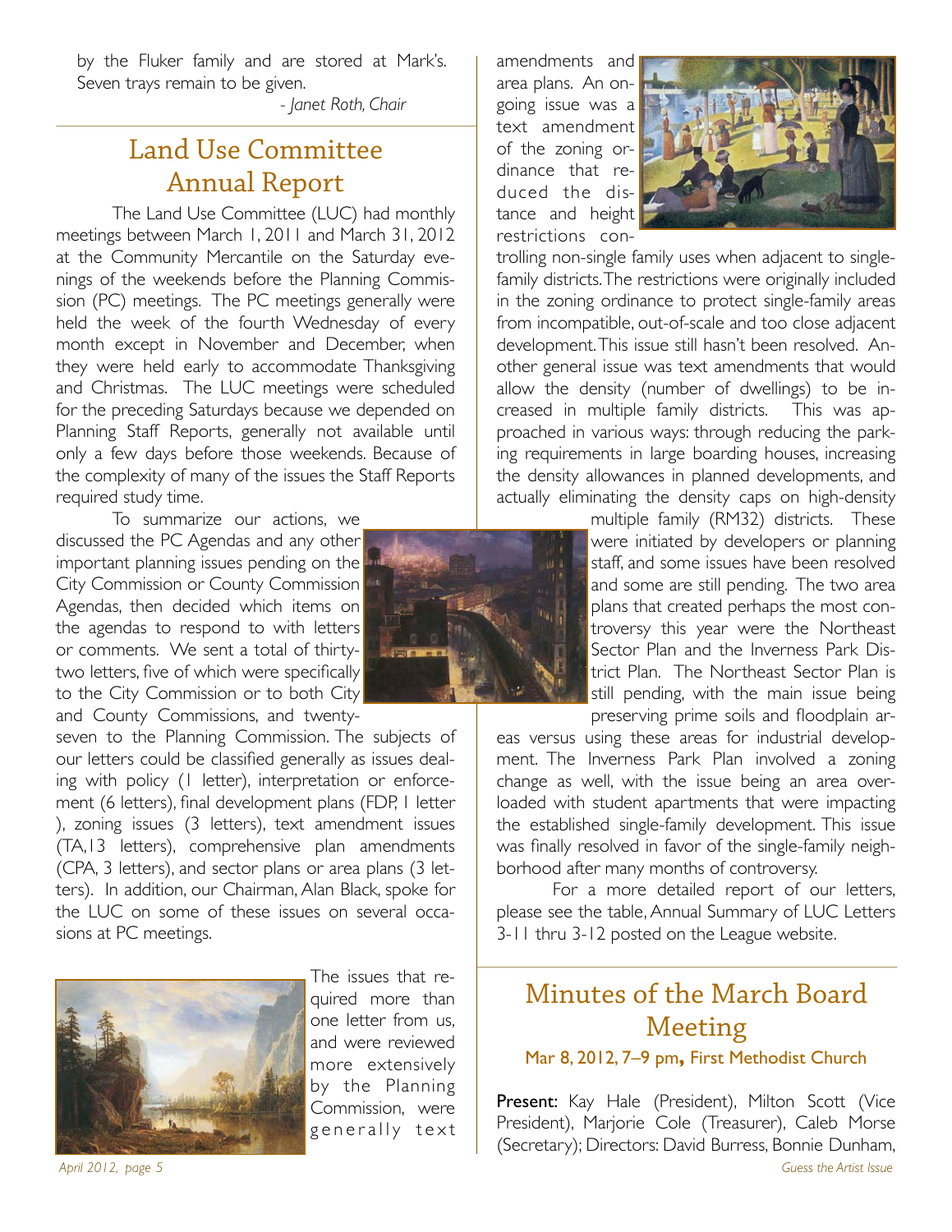

lames Dunn, Melinda Henderson, Ruth Lichtwardt, Carrie Lindsey. Absent: Bob Duver, Carol Jacobson. Members present: Gary Hale.

Call to order. The meeting was called to order by Kay at 7:10 pm. The agenda was adopted as distributed by Kay.

Minutes adopted. Minutes of the February meeting were adopted as distributed by Caleb on Mar 9.

Treasurer's report. Marjorie reported total income for Feb of \$398 (\$50 in contributions, \$225 in dues, and \$123 for the Fluker Luncheon); and expenses of \$216.66 \$155.06 for the printing of the February Voter and \$28.37 for meals and hospitality). Net Inflow was \$214.57. As of Mar 1, balances in various accounts were as follows:

Checking  $= $1771.19$ Money Market  $=$  \$4397.04 Stucky =  $$7113.44$  $Judiciary = $1088.58$ 

All checks have cleared. We have \$250 remaining in the Education Fund after paying our LWV US PMP through the third quarter. \$610 was contributed to the Ed Fund during our December fund drive.

President's report. Kay reported on the following: 2012 Annual Meeting Update. The following items will be published in the upcoming VOTER: Report of the Nominating Committee; Statement of LWV-L/DC Proposed Program; and the Proposed Budget. Carrie Lindsey and Sharon Brown will produce and mail post card invitations to members. Melinda Henderson will do the layout for, and print, the 2012 /13 Membership Directory. Mary Margaret Rowen will arrange the catering. We still need an Audit Committee and a volunteer to take photos. Kay has already: arranged for a speaker (Camille Nohe); appointed a Budget Committee (Marjorie, Carrie & Kay); appointed a Committee to read the Annual Meeting Minutes (Arline Seely-Bench and Jeanne Mann); and appointed a Parliamentarian (David Burress)

LWV US Privatization Study. The following events have been arranged to facilitate arriving at consensus on the Privatization Study: An overview of the Study will be presented at the Annual Meeting, Apr 21 (Presenter: Camille Nohe); the Consensus Meeting will be held May 5, First Methodist Church 10 am – noon (Facilitator: David Burress). The Study Guide and background materials are posted on the website.

LWVK State Council Meeting. Council will take place on Saturday, Apr 28, 8:30 – 5:00 pm at the Salina Ramada Convention Center. The registration fee is \$55 per voting delegate.The Lawrence League is entitled to send 8 voting delegates. Several members expressed interest in attending.

LWV US 50th National Convention. Convention will take place in Washington D.C. Jun  $8 - 12$ . The Lawrence League is entitled to send 2 voting delegates. If you are interested in participating in the National Convention, please contact Carrie.

Chamber of Commerce - Eggs and Issues Breakfast. Kay was welcomed as the LWV-L/DC President at the Chamber of Commerce "Eggs and Issues" Breakfast on Mar 3.

Resignation. Chris Lempa submitted a letter of resignation from the Board on February 20, 2012.

### Action Items

Action 1. Adopt the 2010 Program Study Report submitted by Carrie. The purpose of this study was to examine the question "How Can Voter Participation Be Increased?" However, it being unclear to Carrie that she was supposed to write a report, we will consider this item at next month's meeting.

Action 2. Adopt a Proposed Program for submission to Annual Meeting. The proposed study on use of Amtrak station for transportation hub has been withdrawn by Alan, who reasoned that such a study of this current issue would take too long. Alan will look into existing positions to see if any would support action

by the League on this issue.

Carrie summarized her proposal for a restudy of Local Government #4. There was some discussion of what the position covers (Lawrence government only? Other municipalities in the County?). Kay noted that the position addresses the school board only

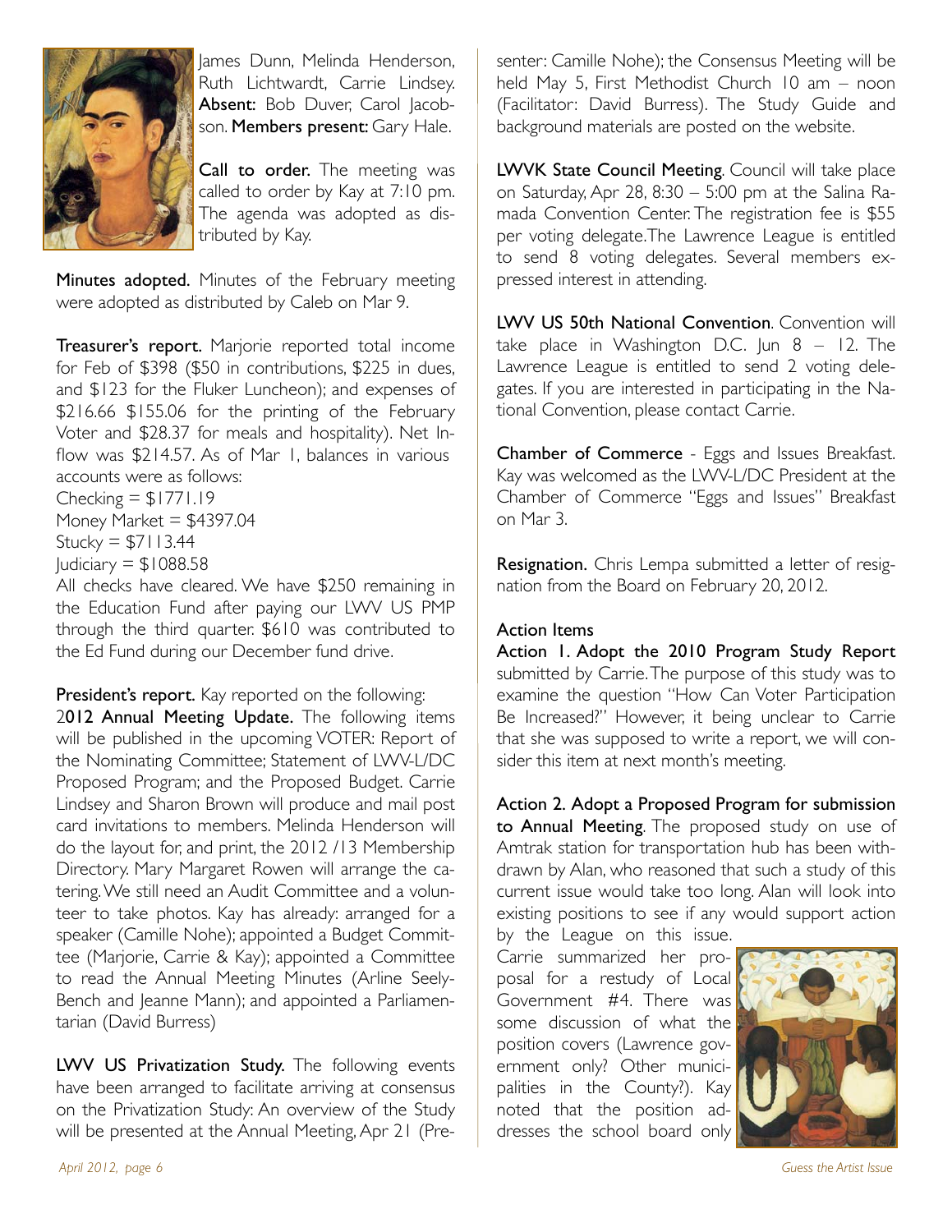insofar as it recommends cooperation between city government and school board. David (Milton) moved to recommend this review as proposed. David commented that the position seems too specific, since League thinks all government should be transparent, and asks that the study clarify this issue. Motion carried. This study and the review of our position on housing (which was discussed at the



February meeting) will be recommended to the membership for adoption at Annual Meeting.

Action 3. Evaluate a Proposal to Hire a Part-time Assistant. Carrie summarized her proposal to use our Money Market funds to hire an assistant to implement and manage League activities during the upcoming election cycle. In short, she proposed using up to \$3,600 of the Money Market account to pay someone to assist us in election-related activities this fall. The timeframe would be 24 weeks from May 14–Nov

9, 2012. The position would be 10 hours per week and the employee would report to the President with the Voter Services and Membership chairs assisting in identifying duties. The rate of pay would be offered at \$10 per hour. The position would be filled by a non-League member who would operate as an independent contractor so as to avoid the need to fill any difficult employer forms, taxes, etc. David asked about the state of the

Money Market account; Marjorie explained that there had been money in the account since she started. We had used \$500 once for an ad, but that is the only activity she has seen. David asked if there were any other reserves. No; all other monies are committed. David (Marjorie) moved to adopt a policy requiring the board to keep approximately one-fourth of our Annual Budget in reserve; carried. David (Ruth) moved to allocate \$2300 from the Money Market account to hire an assistant to work on information activities related to the 2012 election.

David specified that Carrie should create a very specify job description, noting that League will have to file a form 1099 (but will not have to pay taxes). Question called; motion carried. Carrie (James) moved to include the requirement that qualified applicants NOT be League members; mo-

Action 4. Consider the Budget Committee Report and approve the proposed 2012-13 budget. Upon presentation of the proposed budget, members raised several immediate concerns (some about the format of the budget; some about the amount of income anticipated; some about other items). Carrie (Marjorie)

moved to table the budget until the Budget Committee can reconvene to discuss these issues, and to email the budget to board members for approval by the following Sunday; carried. During the discussion of the proposed budget, David asked whether the committee had considered a dues increase. There ensued a rather long and largely anarchical discussion of what the dues should cover, and by how much (if any) we should raise them. Caleb thought dues should be adequate to cover all the costs of a membership. Carrie noted that this has never been the case, and she

> thought contributions would be high in this election year to make up anticipated shortfalls. Ruth suggested raising dues by what she acknowledged to be a token amount (\$5; not enough to cover the actual cost of the membership). Kay raised concern that about the appearance of raising dues even as we use some of our Money Market account to hire an assistant. David asserted that he wouldn't vote for a budget that knowingly overesti-

mates expected contributions. Carrie (Ruth) moved to recommend raising membership dues by \$5 for individuals and \$10 for households; David (Caleb) made a substitute motion to recommend raising membership dues by \$10 for individuals and \$15 for households, with the option of avoiding the increase for the 2012-2013 year by paying in advance. Melinda asks what we get for our dues. Mostly, a lobbyist at the national level, the answer was. David called the question; the substitute motion failed (with 4 yeas, 4 nays).

> Kay called the question on the original motion; carried.

Action 5. Consider the Nominating Committee Report and approve a Slate of Candidates to be published in the VOTER. Kay presented the slate of candidates, as communicated to her by committee member Sharon Brown

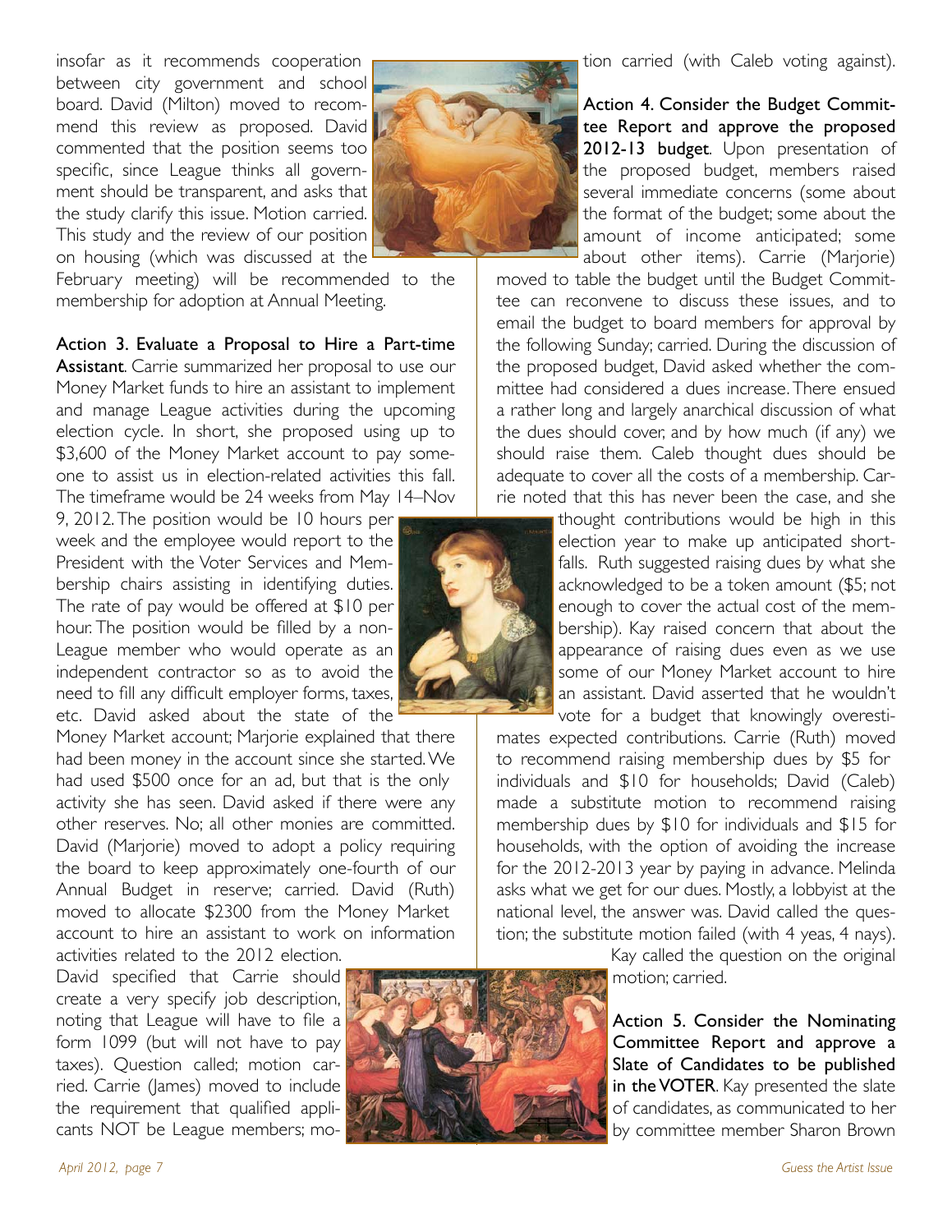Proposed slate for 2012-2013: Officers: Carrie Lindsey, President; David Burress, President Elect (with the provision that next year we nominate a Co-President to serve with him in 2013-2014); Milton Scott, Vice-President; Caleb Morse, Secretary; Marjorie Cole, Treasurer. Directors Returning to the Board: Bonnie Dunham; James Dunn; Melinda Henderson; Ruth Lichtwardt. Directors New to the Board: Margaret Arnold; Sally Hayden; Cille King; Marlene Merrill. Non-Board Members of Nominating Committee: Sharon Brown, Kay Hale, Mary Lou Wright. David (James) moved to accept the nominating committee's report; motion carried.

#### Committee Reports.

Fluker Committee. Marjorie submitted the following report electronically: On Feb. 17, we chose Scott Criqui from our nominations unanimously to receive the award. We were pleased when the LJW printed our announcement of this in its entirety (no shortening!). Forty-four people attended the lunchen at Brandon Woods on

March 3, including five members of the Fluker /Naramore family and six members of Scott's family. Many friends and supporters of Scott came as well as League members. The food was good, the atmosphere enthusiastic, and the presentations at the end, moving. Jan shared her personal experiences with Helen Fluker and the reasons for establishing the Fluker award. Kay spoke about the selection of Scott and the support of the League, based on a league position, for his cause. Kurt Schueler explained why he had nominated Scott and told of Scott's work with the Human Relations Committee and the City Commission, culminating in the addition of gender identity in the City of Lawrence Human Relations Code. Finally, Scott, obviously moved by the honor, thanked all who had helped and gave a history of his attempts to educate the public about the problems of the LGBT community. We haven't yet received the bill from Brandon Woods but it looks as if we will have broken even, or very close to it, in the expense of this event. Three people who had made reservations failed to come but two who had not made reservations showed up. Committee members: Jan Roth, Marguerite Lohrenz, Audrey Kamb-Studdard, Marjorie Cole



Membership and Leadership Development. No report.

Land Use. No report. (Caleb had not attended the February meeting; Carrie had represented the board at that meeting.)

LWVK Board. James reported that the State Board has asked local Leagues to submit 2 or 3 questions for candidates running for the Kansas Legislature for our Vote 411 project.

Voter Services. Carrie and Melinda are planning to go

to Baldwin to present a program on good citizenship to a sorority at Baker University. Melinda is waiting to hear from LeeAnn Duver about whether the Lawrence Voter Education Commission is planning to run voter registration tables at the farmer's market, and waiting to hear from Arla Jones about presenting to Lawrence High School students on voting issues.

Communications. No report.

" "

""""" *- Caleb Morse*

## Land Use Committee Meeting

The March meeting of the Land Use Committee (LUC) was held at the Merc on the 24th at 7:00 p.m. The Planning Commission (PC) Agenda was shorter than usual, and therefore they met only on Monday, the 26<sup>th</sup>. We discussed all PC agenda items plus one issue pending on the City Commission (CC) Agenda. We sent two letters to the PC and one to the CC.

Our first letter to the PC was on Item No. 1, the Final Development Plan (FDP) for Bauer Farm Phase 7—Theatre Lawrence. The development is to provide a new location for this group, formerly known as the Lawrence Community Theater. The Final Development Plan constitutes the Site Plan that has all of the land planning details, such as landscaping, before the Final Plat can be recorded and the property transferred to a new owner. In this case, we noticed in the FDP that the needed screening between the parking